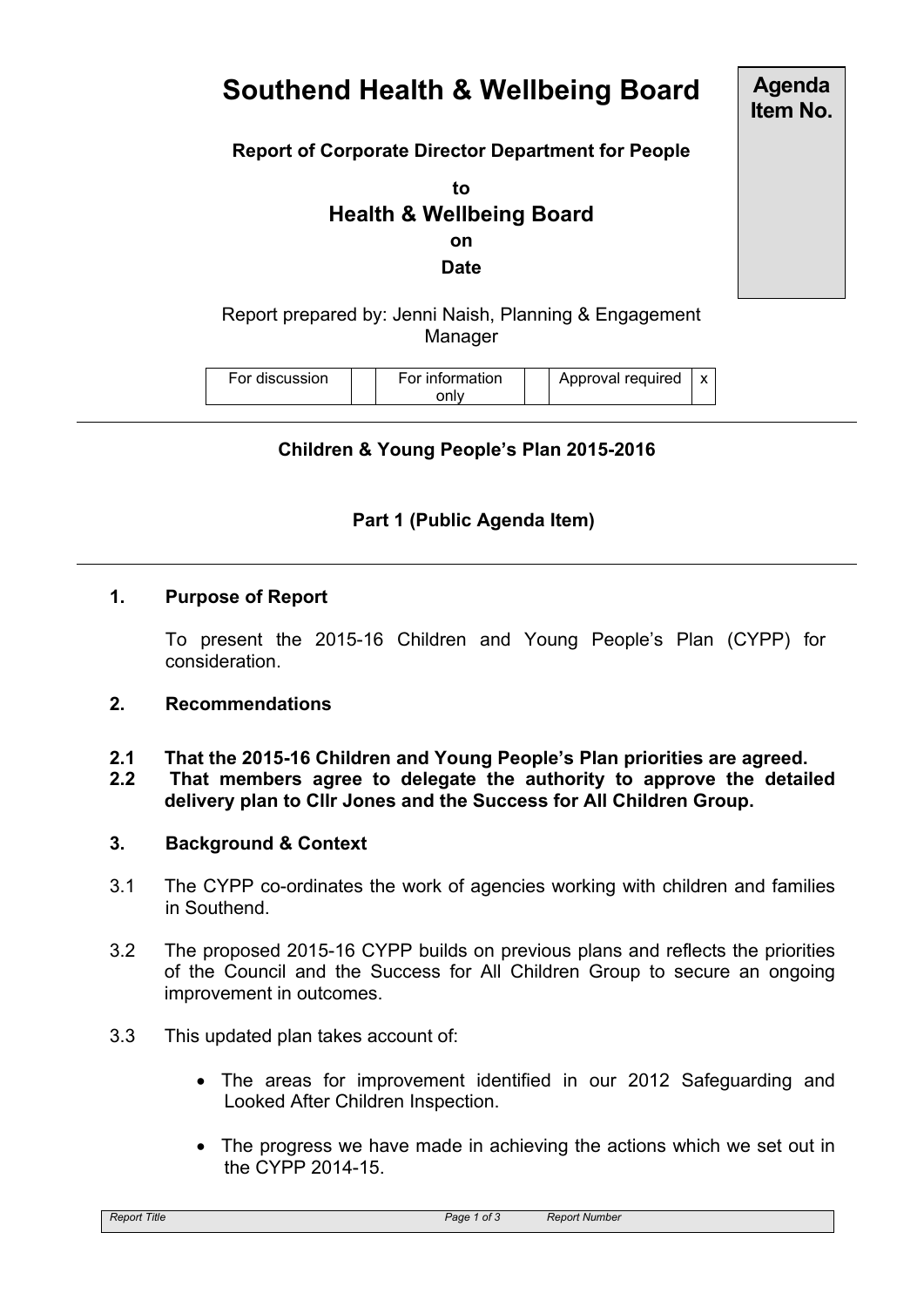- Our joint strategic needs analysis, the views of our partners, regular monitoring, and review and self-assessment, which has enabled us to identify our key areas for improvement.
- New and emerging themes of significance, for example, child sexual exploitation.
- 3.4 Section 6 of the Children and Young People's plan sets out the detailed rationale for each of the priority areas, along with an indication of the existing strategies that are addressing the issue, and the strategies that will be developed during 2015/16 to address the priorities. A detailed action plan, with contributions from all partner organisations will be developed and monitored by the Success for All Children Group and progress reported to the Health and Wellbeing Board.

# **4. Health & Wellbeing Board Priorities / Added Value**

The CYPP contributes to the following Ambitions:

- HWB Strategy Ambitions
	- Ambition 1: A positive start in life A, B, C, D, E & F
	- Ambition 2: Promoting healthy lifestyles A, B & C
	- Ambition 3 Improving mental wellbeing A & B
	- Ambition 4: A safer population A, B & C
	- Ambition 9: Maximising opportunity A, B, C & D

The CYPP contributes to the following value added outcomes:

- 1. Increased aspiration & opportunity (addressing inequality)
- 2. Increased personal responsibility/participation (sustainability)

#### **5. Reasons for Recommendations**

- 5.1 This Children and Young People's Plan has been developed and endorsed by the Success for All Children Group and supports the Health and Wellbeing Board Strategy aims.
- 5.2 The priorities in this Children and Young People's Plan build on previous plans, self-assessment, external assessment and wide consultation and will assist in maintaining or improving our good performance.
- 5.2 The plan gives a clear focus to the work on the Success for All Children Group and enables resources across all agencies to be directed at those actions that will make the biggest improvement in outcomes for children and young people and their families.

#### **6. Financial / Resource Implications**

6.1 This plan is deliverable within the resources available within the Council and in partner agencies.